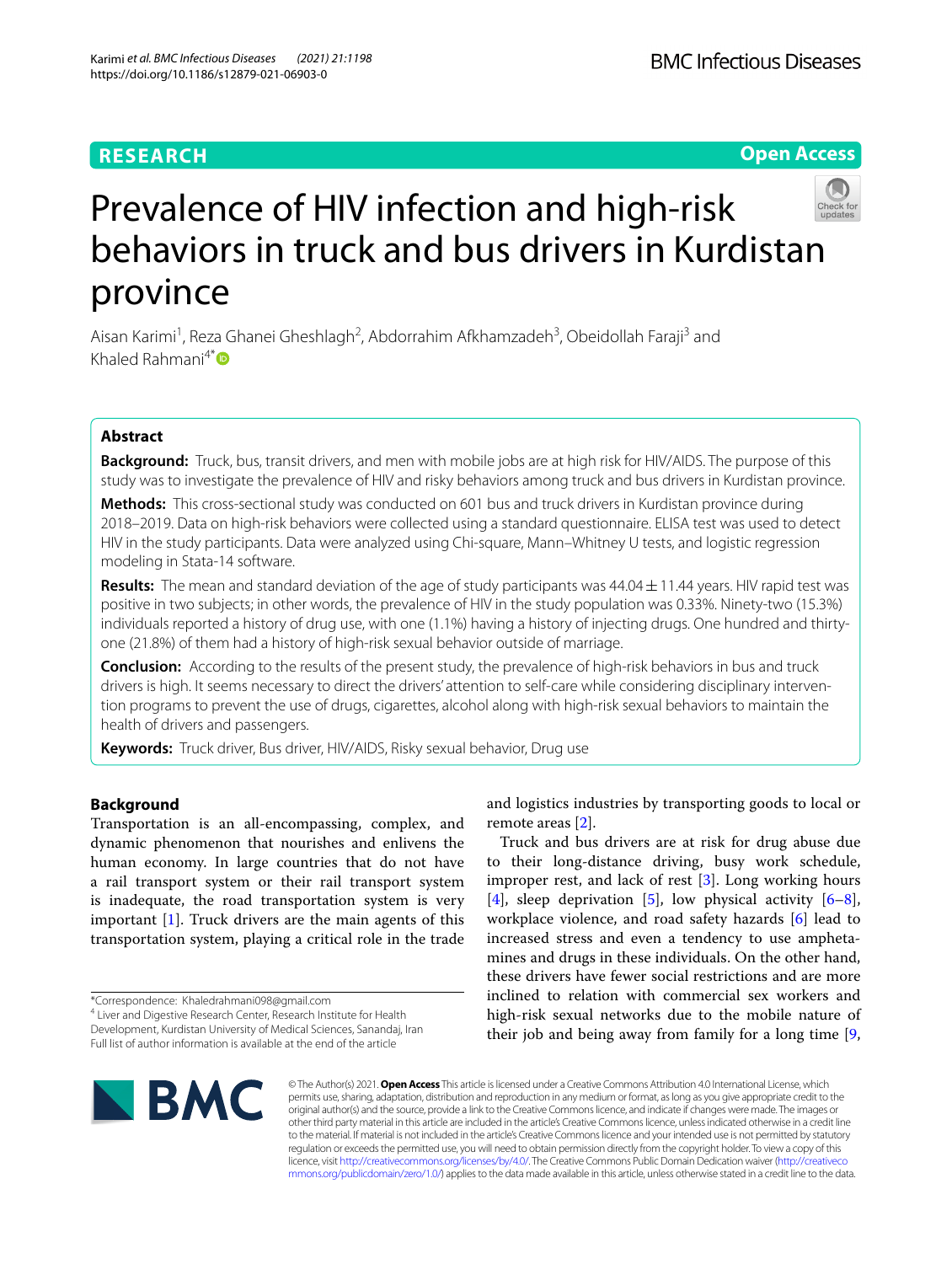[10\]](#page-5-8). They may not have adequate access to health services and protective devices, including prompt and efective treatment for sexually transmitted infections (STIs), condoms, and other preventative interventions [[9,](#page-5-7) [11](#page-5-9)]. Accordingly, truck drivers and those who have sex with them can play a role in the spread of HIV/AIDS, hepatitis, and other sexually transmitted infections [[12](#page-5-10)].

According to the existing scientifc literature, although many studies have been conducted on some high-risk groups in Iran, such as addicts, injecting drug users (IDUs), prisoners, and sex workers, so far, less attention has been paid to truck and bus drivers as a vulnerable group in terms of HIV infections, high-risk behaviors, sexually transmitted diseases, and social harms. Accordingly, the present study aimed to investigate the prevalence of HIV/AIDS as well as high-risk behaviors in truck and bus drivers in Kurdistan province.

#### **Methods**

This was a descriptive-analytical cross-sectional study. The study population included truck and bus drivers in Kurdistan province, northwest of Iran. Our inclusion criteria were age over 20 years, residence in Kurdistan province, and at least 1 year of experience as a truck, transit, or suburban bus driver. Studied samples included 601 drivers, randomly selected from the list of drivers registered in the Department of Transportation and Terminals of Kurdistan Province. All 601 invited drivers were participants in our research (response rate $=100%$ ). Data collection of this study was done with the cooperation of AIDS experts and consultants of behavioral diseases counseling centers in 10 cities of Kurdistan province and the Department of Transportation and Terminals of the province. The data collection process took 3 months due to the simultaneous absence of all drivers in the province. After explaining the objectives of the project, written consent was obtained from all drivers participating in the study. To comply with ethical standards, the questionnaires were distributed anonymously to individuals and they were assured that all this information would be confidential. The design and protocol of this study were assessed and approved by the Ethics Committee of the Vice Chancellor for Research and Technology in Kurdistan University of Medical Sciences (Registration Number: IR.MUK.REC.1396 0.210).

A checklist was used to collect demographic information, and a standard questionnaire was used to collect data related to high-risk sexual behaviors and substance use, which has been used in Bio-Behavioral Survey studies in Iran [\[13\]](#page-5-11). HIV status was also determined using ELISA. For this purpose, a blood sample was taken from each participant after the end of the questionnaire completion, and at the end of the daily work, the samples were

transferred to the laboratory of the Reference Behavioral Diseases Counseling Center of the province following the standard conditions. In the laboratory, HIV infection was assessed using fourth-generation ELISA kits.

Data analysis was performed using Stata software version 14. First, the data were summarized using descriptive indicators (mean, standard deviation, frequency, and percentage). The analysis of relationships between different variables with high-risk behaviors (univariate analysis) was performed using the Mann–Whitney U test (due to the abnormality of the age variable), Chi-square, and Fisher's exact test. Finally, multiple logistic regression modeling was conducted to investigate the relationship between high-risk sexual behavior and signifcant variables in the initial analysis (univariate) and calculate the values of odds ratio (OR), 95% confdence interval (CI), and signifcance of each variable.

#### **Results**

In this study, 601 truck and bus drivers of Kurdistan province, whose mean and standard deviation of age were  $44.04 \pm 11.44$  years, were investigated. All subjects were male. The mean and standard deviation of their driving experience was  $14.69 \pm 9.05$  years. The maximum and minimum years of activity as a driver were 45 years and 1 year, respectively. Sixty (10%) of them had a history of imprisonment, with a mean and standard deviation of 6 and 4.21 months, respectively. The minimum length of imprisonment was 10 days, and the maximum was 15 months. Ninety-two drivers (15.3%) had a history of drug use. The mean age of onset of drug use in these individuals was 25.13 years with a standard deviation of 7.73 years, with the lowest and highest age of onset of drug use being 12 and 55 years, respectively. The average years of drug use in the sample was 13.80 years. Among the drivers under study, 515 (85.7%) were married, 72 (12%) were single, and 14 (2.3%) were living apart or divorced. Finally, 49 (8.2%) of the sample had academic education, 543 (90.2%) had diplomas and undergraduates, and 9 (1.5%) were illiterate.

HIV serology test was positive in two subjects. In other words, the prevalence of HIV in the study participants was 0.33%. The high-risk behaviors studied in the subjects included drug use and sexually risky behaviors, the results of which are summarized in Tables  $1$  and  $2$ . According to the results, 92 (15.3%) of the drivers had a history of drug use, and opium (81.5%) was the most common drug. Forty-two individuals (45.7%) with a history of drug use had used drugs for the frst time in friends' homes, and 76 (82.6%) of them mentioned inhalation as the frst method of drug use. Only one person (1.1%) had a history as an injecting drug user. In terms of a history of sexually risky behaviors, 131 (21.8%) of the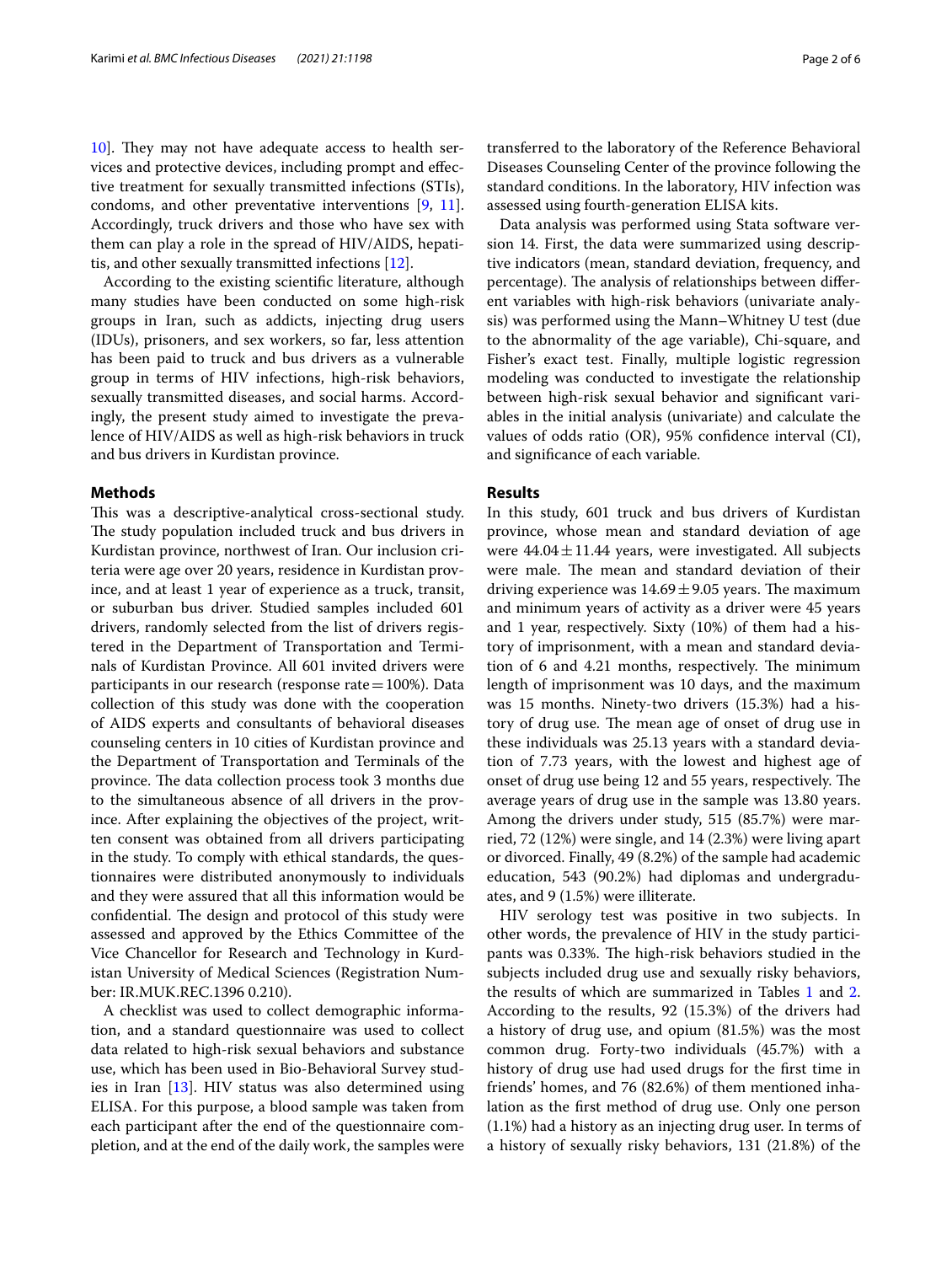<span id="page-2-0"></span>**Table 1** Information related to the history of drug use in truck and bus drivers

| Variable                                | Frequency (%) |
|-----------------------------------------|---------------|
| Drug use history                        |               |
| Yes                                     | 92 (15.3)     |
| No                                      | 509 (84.7)    |
| Type of drug use                        |               |
| Opium                                   | 75 (81.5)     |
| Methamphetamine                         | 9(9.8)        |
| Heroin                                  | 3(3.3)        |
| Methadone                               | 1(1.1)        |
| Combination of several types of drugs   | 2(2.2)        |
| Other (cannabis, tramadol)              | 2(2.2)        |
| Location of drug use for the first time |               |
| Friend's house                          | 42 (45.7)     |
| Private house                           | 27(29.3)      |
| During driving                          | 13(14.1)      |
| Prison                                  | 2(2.2)        |
| Other                                   | 8(8.7)        |
| Way of drug use for the first time      |               |
| Inhalation                              | 76 (82.6)     |
| Oral                                    | 11 (12.0)     |
| Injection                               | 1(1.1)        |
| Other                                   | 4(4.3)        |
| Current drug use                        |               |
| Yes                                     | 40 (43.5)     |
| No                                      | 52 (56.5)     |

studied drivers had a history of sex outside of marriage, of which only 12 (9.2%) always used condoms, 70 (53.4%) sometimes, and 49 (37.4%) had never used a condom (Tables [1](#page-2-0) and [2](#page-2-1)).

Among the studied drivers, 62 (10.3%) had no information on HIV/AIDS, and 527 (87.7%) had not been screened for HIV/AIDS until the time of this study. Ninety-fve (15.8%) of them did not believe in reducing the risk of HIV transmission using condoms. Table [3](#page-3-0) shows the relationship between the studied variables with the frequency of high-risk behaviors (sex outside of marriage and drug use).

According to the results summarized in Table [3](#page-3-0), there was no signifcant diference between the educational status of individuals and the frequency of sexually risky behavior and substance use. The relationship between the variables of substance use and age and marital status was not statistically signifcant, although the relationship between substance use and the other two variables, history of imprisonment and history of sexually risky behaviors, was statistically signifcant. Therefore, the relationship between the history of sexually risky behaviors and important variables such as <span id="page-2-1"></span>**Table 2** Information related to the history of sexual risky behaviors in truck and bus drivers

| Variable                                                              | Frequency (%) |  |  |  |  |
|-----------------------------------------------------------------------|---------------|--|--|--|--|
| History of sex outside of marriage                                    |               |  |  |  |  |
| Yes                                                                   | 131 (21.8)    |  |  |  |  |
| No                                                                    | 470 (78.2)    |  |  |  |  |
| Condom use, $(n = 131)$                                               |               |  |  |  |  |
| Always                                                                | 12(9.2)       |  |  |  |  |
| Sometimes                                                             | 70 (53.4)     |  |  |  |  |
| Never                                                                 | 49 (37.4)     |  |  |  |  |
| Reason for not using a condom, $(n = 119)$                            |               |  |  |  |  |
| No condom available                                                   | 56 (47.0)     |  |  |  |  |
| Not willingness to use                                                | 45 (37.8)     |  |  |  |  |
| Sexual partner opposition                                             | 2(1.7)        |  |  |  |  |
| Not believing in using a condom                                       | 14(11.8)      |  |  |  |  |
| High cost of getting a condom                                         | 2(1.7)        |  |  |  |  |
| Partner reason for sex, $(n = 131)$                                   |               |  |  |  |  |
| Getting money                                                         | 29 (22.1)     |  |  |  |  |
| Love/pleasure                                                         | 102 (77.9)    |  |  |  |  |
| The average number of sex outside the marriage per month, $(n = 131)$ |               |  |  |  |  |
| Less than 5 times                                                     | 84 (64.1)     |  |  |  |  |
| 5-10 times                                                            | 17(13.0)      |  |  |  |  |
| More than 5 times                                                     | 30 (22.9)     |  |  |  |  |
| Trend of the number of sexual partners over time, $(n = 131)$         |               |  |  |  |  |
| Increased                                                             | 22 (16.8)     |  |  |  |  |
| Decreased                                                             | 66 (50.4)     |  |  |  |  |
| Without change                                                        | 43 (32.8)     |  |  |  |  |
| Sex with married women, $(n = 131)$                                   |               |  |  |  |  |
| Yes                                                                   | 70 (53.4)     |  |  |  |  |
| No                                                                    | 61 (46.6)     |  |  |  |  |
| History of group sex, $(n = 131)$                                     |               |  |  |  |  |
| Yes                                                                   | 13(9.9)       |  |  |  |  |
| No                                                                    | 118 (90.1)    |  |  |  |  |

age, marital status, prison history, and substance use was statistically signifcant. Data were modeled using logistic regression as summarized in Table [4](#page-3-1) to better understand the analysis of the relationship between these independent variables and frequency of sex outside the marriage.

As mentioned, the variables that had a signifcant or nearly signifcant relationship with sex outside the marriage in the univariate analysis  $(P < 0.1)$  were modeled using logistic regression. According to the results of this modeling, age, prison history, and drug use had a signifcant relationship with sexually risky behaviors, i.e., sex outside the marriage. In those who did not use drugs, the chance of having sex outside of marriage was about 6 times higher than those who had used drugs. Also, the chance of having sex outside of marriage was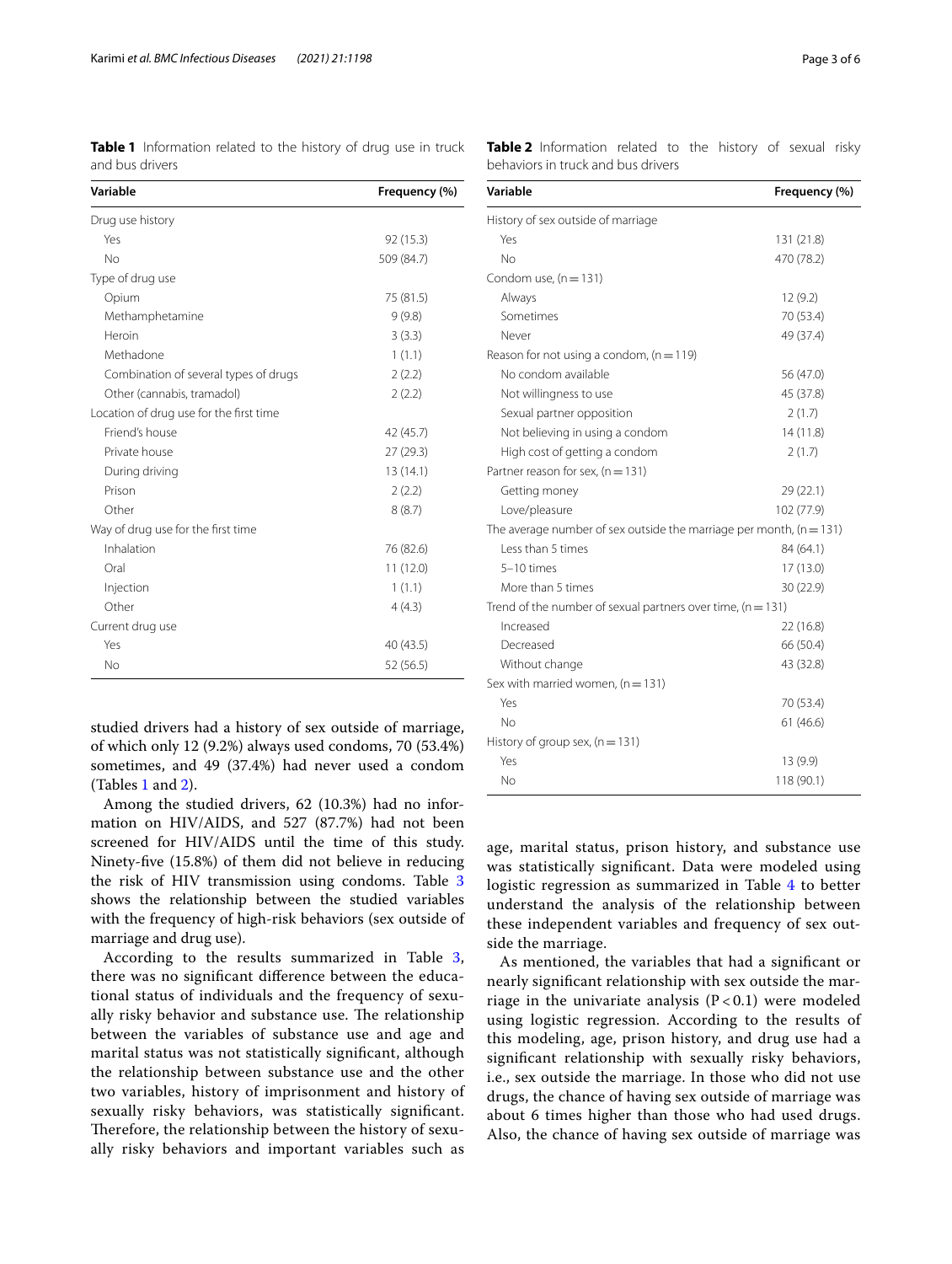<span id="page-3-0"></span>

|  | Table 3 Relationship between the studied variables and high-risk behaviors (sexually risky behaviors and drug use) |  |
|--|--------------------------------------------------------------------------------------------------------------------|--|
|  |                                                                                                                    |  |

| Variable               | Sexual risky behaviors   |             | P value     | Drug use      |               | P value     |
|------------------------|--------------------------|-------------|-------------|---------------|---------------|-------------|
|                        | Yes                      | No          |             | Yes           | No            |             |
| Marital status         |                          |             |             |               |               |             |
| Married                | 99 (75.6)                | 416 (88.5)  | **< $0.001$ | 74 (80.4)     | 441 (86.6)    | $**0.1$     |
| Single                 | 32 (24.4)                | 54(11.5)    |             | 18 (19.6)     | 68 (13.4)     |             |
| Education              |                          |             |             |               |               |             |
| Illiterate             | $\mathbf{0}$             | 9(1.9)      | $***0.3$    | 1(1.1)        | 8(1.6)        | $***0.3$    |
| Diploma and less       | 121 (92.4)               | 422 (89.8)  |             | 87 (94.6)     | 456 (89.6)    |             |
| Academic               | 10(7.6)                  | 39(8.2)     |             | 4(4.3)        | 45(8.8)       |             |
| Prison history         |                          |             |             |               |               |             |
| No                     | 106 (80.9)               | 435 (92.6)  | **< $0.001$ | 67 (72.8)     | 474 (93.1)    | **< $0.001$ |
| Yes                    | 25(19.1)                 | 35(7.4)     |             | 25(27.2)      | 35(6.9)       |             |
| Sexual risky behaviors |                          |             |             |               |               |             |
| No                     | -                        |             |             | 44 (47.8)     | 423 (83.7)    | **< $0.001$ |
| Yes                    | $\overline{\phantom{0}}$ | $\equiv$    |             | 48 (52.2)     | 83 (16.3)     |             |
| Age, Mean $\pm$ Sd     | $38.85 \pm 9.96$         | 43.39±10.34 | $*$ <0.001  | 44.04 ± 11.44 | 42.10 ± 10.21 | $*0.1$      |

\*Mann–Whitney U test

\*\*Chi-square test

\*\*\*Fisher's exact test

<span id="page-3-1"></span>**Table 4** Results of logistic regression modeling to investigate the relationship between sexual risky behaviors and some studied variables

| Variable           | Unadjusted                  | Adjusted                                            |         |  |
|--------------------|-----------------------------|-----------------------------------------------------|---------|--|
|                    | OR (95% CI)                 | P value OR (95% CI)                                 | P value |  |
| Age                |                             | $1.04(1.02-1.07) < 0.001$ $1.06(1.03-1.08) < 0.001$ |         |  |
| Prison history     | $2.93(1.68 - 5.11) < 0.001$ | $2.24(1.18 - 4.24)$                                 | 0.01    |  |
| Single vs. married | $0.47(0.28 - 0.78)$ 0.003   | $0.95(0.51 - 1.76)$                                 | 0.8     |  |
| Not drug use       |                             | $5.60(3.49-8.97)$ < 0.001 $5.97(3.57-10.0)$ < 0.001 |         |  |

*OR* odds ratio, *CI* confdence interval

2.24 times more among those who had a history of imprisonment than individuals who did not have a history of imprisonment.

## **Discussion**

This study, which aimed to investigate the frequency of HIV/AIDS as well as high-risk behaviors in truck and bus drivers in Kurdistan province, Iran, showed that the prevalence of AIDS in truck drivers was 0.33%. The prevalence of AIDS among truck drivers was 0.1% [\[14](#page-5-12)]. The reason for the low prevalence of HIV/AIDS in this occupational group is related to the fact that most of the patients with HIV/AIDS in Iran are injecting drug users, and therefore, contrary to the pattern of other countries, the route of transmission in more than 60% of identifed cases in Iran has been a sharing needle among IDUs so far. Although, prevalence of HIV infection in our study

participants is relatively low but prevalence of high-risk behaviors among them were high and need to monitor and systematic surveillance. It should be noted that monitoring of risky behaviors among high-risk groups is a part of second-generation HIV surveillance that can provide better data for decision-making and more empha-sized by the World Health Organization [[15\]](#page-5-13).

The results of a study in India showed that the prevalence of HIV/AIDS, syphilis, and hepatitis B in truck drivers was 15.9%, 13.3%, and 21.2%, respectively [\[16](#page-5-14)]. The results of another study in South Africa showed that the prevalence of HIV/AIDS in truck drivers was 26%, and this study also showed that HIV/AIDS infection was associated with spending  $2-4$  weeks on the road  $[9]$  $[9]$ . The prevalence of HIV/AIDS in studies in Africa has been higher than elsewhere. The global prevalence of HIV/ AIDS in adults is 1.2%, but it reaches 9% in Africa [\[17](#page-5-15)]; therefore, the high prevalence of HIV/AIDS in drivers of African countries, as a part of the general population of those countries, is not far from expectation.

The results of this study showed that 15.3% of the participants had a history of drug use. In another study in Brazil, 5.6% of drivers had a history of drug use [\[18](#page-5-16)]. One of the reasons for the high prevalence of drug use among Iranian drivers is the mistakenly justifcation that drug use can reduce their fatigue and drowsiness. The results of a study by Soori et al., which was conducted to investigate the epidemiology of drug abuse in drivers of suburban public vehicles in Iran, showed that 14.1% prevalence of drug use, which is consistent with the results of our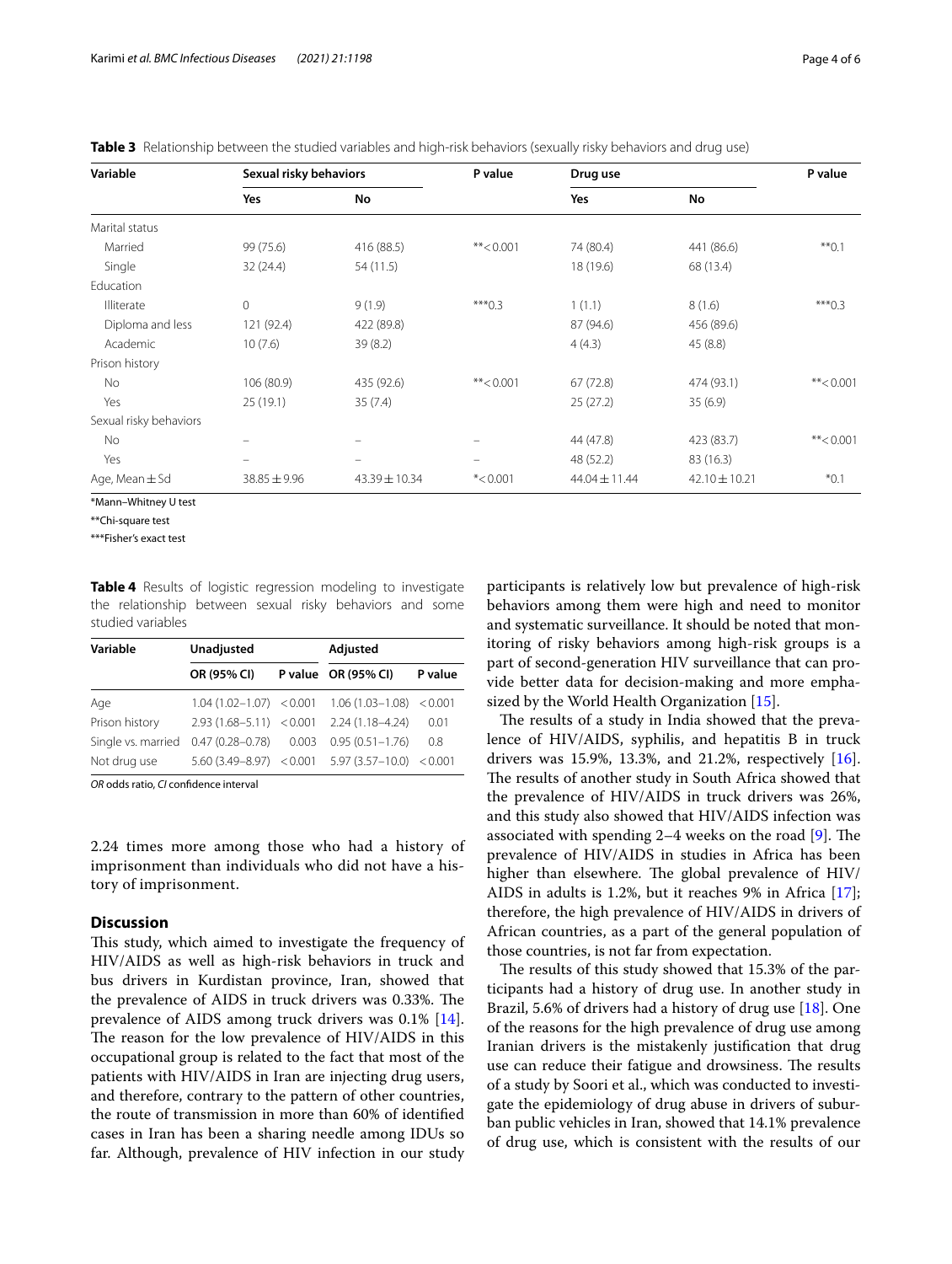study in Kurdistan [\[19](#page-5-17)]. In addition to personal, family, cultural, economic, and social efects, drug abuse by drivers also increases the chances of road accidents, and leads to the death of pedestrians and passengers. According to our data, drug use rate among truck and bus drivers of Iran is relatively high. Since drug use especially among IDUs is a main route of HIV transmission in Iran, some occupational groups such as truck and bus drivers are among high-risk groups for HIV transmission and needing to ongoing monitor and surveillance in these groups is important part of HIV control in the country. During the recent years, Iranian authorities have taken some positive steps to deal with the growing epidemic of HIV/ AIDS among IDUs such as harm reduction programs that include providing substitute therapies and establishment of needle/syringe exchanges  $[20]$  $[20]$ . The association between imprisonment and drug use is mentioned in several previous studies. Western et al. showed that chance of illicit drug and medication use increases in the year after prison release [[21\]](#page-5-19). In another study conducted by Boys et al. [[22](#page-5-20)], indicated that prisons are a high-risk environment for heroin and other drug initiation and use.

In the present study, 21.8% of drivers had sex outside of marriage, and sexually risky behaviors were more common in married drivers, experienced drivers, and drivers who did not use drugs. Contrary to the fndings of the present study, in studies conducted in India and South Africa, the chances of unsafe sex with sex workers were higher in single than in married drivers [[9,](#page-5-7) [23\]](#page-5-21). In fact, Iranian drivers drive on the roads almost all days of the month due to infation and high prices, low income, and worn-out cars, and sexual intercourse with their spouses is rare and may increase the chance of unsafe sex with sex workers. The results of Singh et al.'s  $[24]$  $[24]$  $[24]$  study showed that 58.8% of truck drivers had sexually risky behaviors). In the study by Ramjee and Gouws [\[25](#page-5-23)], 66% of truck drivers had experienced a sexually transmitted infection in the past 6 months. In a study of truck drivers in Uganda, 67.8% had sex with their regular sexual partners, 8.7% with other men, and 33.1% with sex workers [[26\]](#page-5-24). Imprisonment is also can be a risk factor for STDs [[27,](#page-5-25) [28\]](#page-5-26). Drivers who have a history of imprisonment are not afraid to commit illegal acts due to their bad experiences and ill-treatment of other prisoners. Addiction and unsafe sex with sex workers both seem to be enjoyable and entertaining for drivers, although the addicted drivers are less inclined to have sex because of their higher dependence on drugs and possibly reduced sexual potency.

In this study, only 9.2% of the study subjects used condoms. The results of a study on Pakistani drivers showed that only 6% and 8% of them had used condoms in the past 6 months of their sexual relations with female sex workers and their wives, respectively [[29\]](#page-5-27). It is noteworthy that the study in Pakistan was conducted 18 years ago, and the low use of condoms in the population of truck and bus drivers in Iran is extremely undesirable. In the study of Singh et al. [\[24\]](#page-5-22), 83.9% of the study subjects used condoms. The results of another study in South Africa showed that 71% and 13% of drivers used condoms for sex with sex workers and their wives, respectively [\[25](#page-5-23)].

The current study is almost one of the few studies that has been conducted in the feld of HIV and high-risk behaviors in Iranian truck and bus drivers. However, one of the limitations of our study is that we could not investigate alcohol consumption and a history of homosexuality in drivers due to cultural sensitivities and social stigma. Also, despite the attempts to consider the trust of participants, assuring them about confdentiality of their personal information, some drivers may not have reported the actual information due to issues such as fear of unemployment, fear of punishment, and identifcation.

## **Conclusion**

Overall, this study showed that prevalence of HIV infection was not high among truck and bus drivers in Kurdistan province, Iran, whereas unsafe sex and drug use were highly prevalent in this group. It is necessary to consider efective harm reduction programs with the aim of preventing the spread of HIV and reducing other harms associated with drug use and sexually risky behaviors among truck and bus drivers.

#### **Abbreviations**

CI: Confdence interval; OR: Odds ratio.

#### **Acknowledgements**

This study was part of an approved research proposal in Kurdistan University of Medical Sciences. In this regard, the researchers thanked the Research Deputy of Kurdistan University of Medical Sciences for approving this proposal. We also thank all the truck and bus drivers.

#### **Authors' contributions**

AK and KR designed the study. OF and AA conducted all the study and analyzed the data, and RGG drafted the manuscript. All the authors reviewed the data. All authors read and approved of the fnal manuscript.

#### **Funding**

This study was fnancially supported by the Kurdistan University of Medical Sciences (R.MUK.REC.1396.210) and not role in the design of the study and collection, analysis, and interpretation of data and in writing the manuscript. This study is the result of a general medical thesis.

#### **Availability of data and materials**

The datasets used and/or analyzed during the current study are available from the corresponding author on reasonable request.

#### **Declarations**

#### **Ethics approval and consent to participate**

This article was approved by the Ethical Committee of Kurdistan University of Medical Sciences, Iran (Registration Number: IR.MUK.REC.1396.210). All